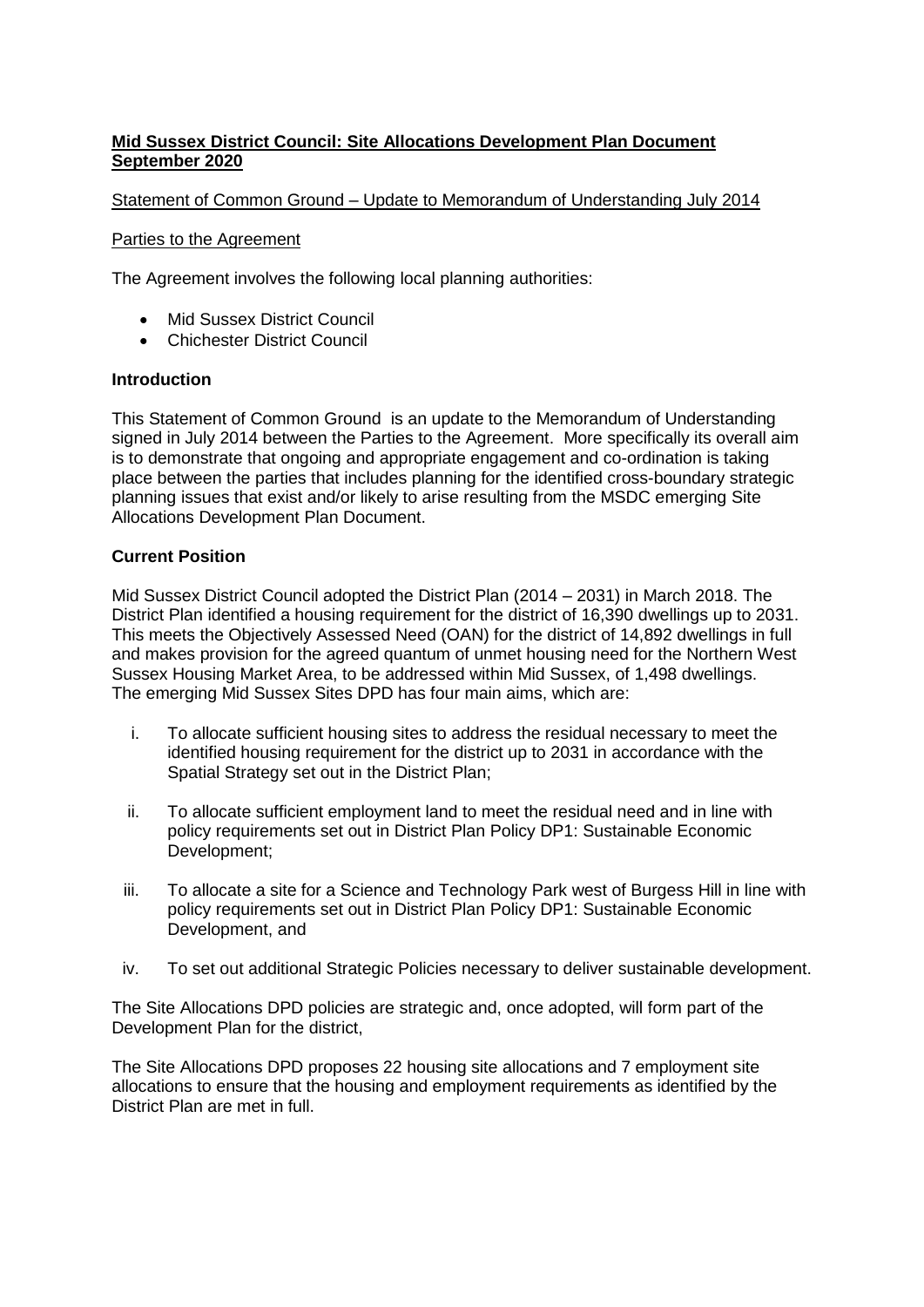The Sites DPD has been informed by a comprehensive suite of technical evidence, including Sustainability Appraisal and Habitats Regulations Assessment.

# **Strategic Planning Issues**

The following strategic/ cross-boundary planning issues have been identified that relate to the Mid Sussex Site Allocations DPD and the parties:

# **1. Housing**

The 2014 Memorandum of Understanding between the two parties identified Housing Need as a strategic planning issue. This is an indirect rather than direct strategic issue because they cross housing market area boundaries rather than the respective district boundaries.

Mid Sussex District Council adopted the District Plan (2014 – 2031) in March 2018. The District Plan identified a housing requirement for the district of 16,390 dwellings up to 2031. This meets the Objectively Assessed Need (OAN) for the district of 14,892 dwellings in full and makes provision for the agreed quantum of unmet housing need for the Northern West Sussex Housing Market Area, to be addressed within Mid Sussex, of 1,498 dwellings.

One of the aims of the Sites SPD is to allocate sufficient housing sites to address the residual necessary to meet the identified housing requirement for the district up to 2031 in accordance with the Spatial Strategy set out in the District Plan. District Plan policy DP4: Housing indicates that, as at  $1<sup>st</sup>$  April 2017, there was a residual amount of 2,439 dwellings to be allocated through future Neighbourhood Plans and the Site Allocations DPD. This residual amount has been updated as at 1<sup>st</sup> April 2020, and is now 1,280 dwellings.

Policy SA11: Additional Housing Allocations of the Site Allocations DPD proposes to allocate 22 housing sites, that will deliver around 1,764 dwellings. The results in an over-supply of 484 dwellings which ensures the residual is fully met and provides a reasonable overallocation to provide flexibility.

The parties agree that the Site Allocations DPD is seeking to allocate sufficient sites to ensure the housing requirement for Mid Sussex is met in full. The Parties agree these allocations do not raise any cross-boundary issues and offer an opportunity to make a positive contribution to delivering sustainable residential development.

#### **Liaison**

The liaison between the parties has been proportionate to the nature of the strategic issue, which is an indirect one.

#### **Conclusion**

Chichester District Council and Mid Sussex District Council agree that they have engaged on an ongoing basis throughout preparation of the Site Allocation DPD and on this basis that the Duty-to-Cooperate has been met.

Chichester District Council and Mid Sussex District Council agree that there are no areas of disagreement between the parties relating to the emerging Site Allocations DPD and to continue to work together on the areas of ongoing work discussed in this Statement of Common Ground.